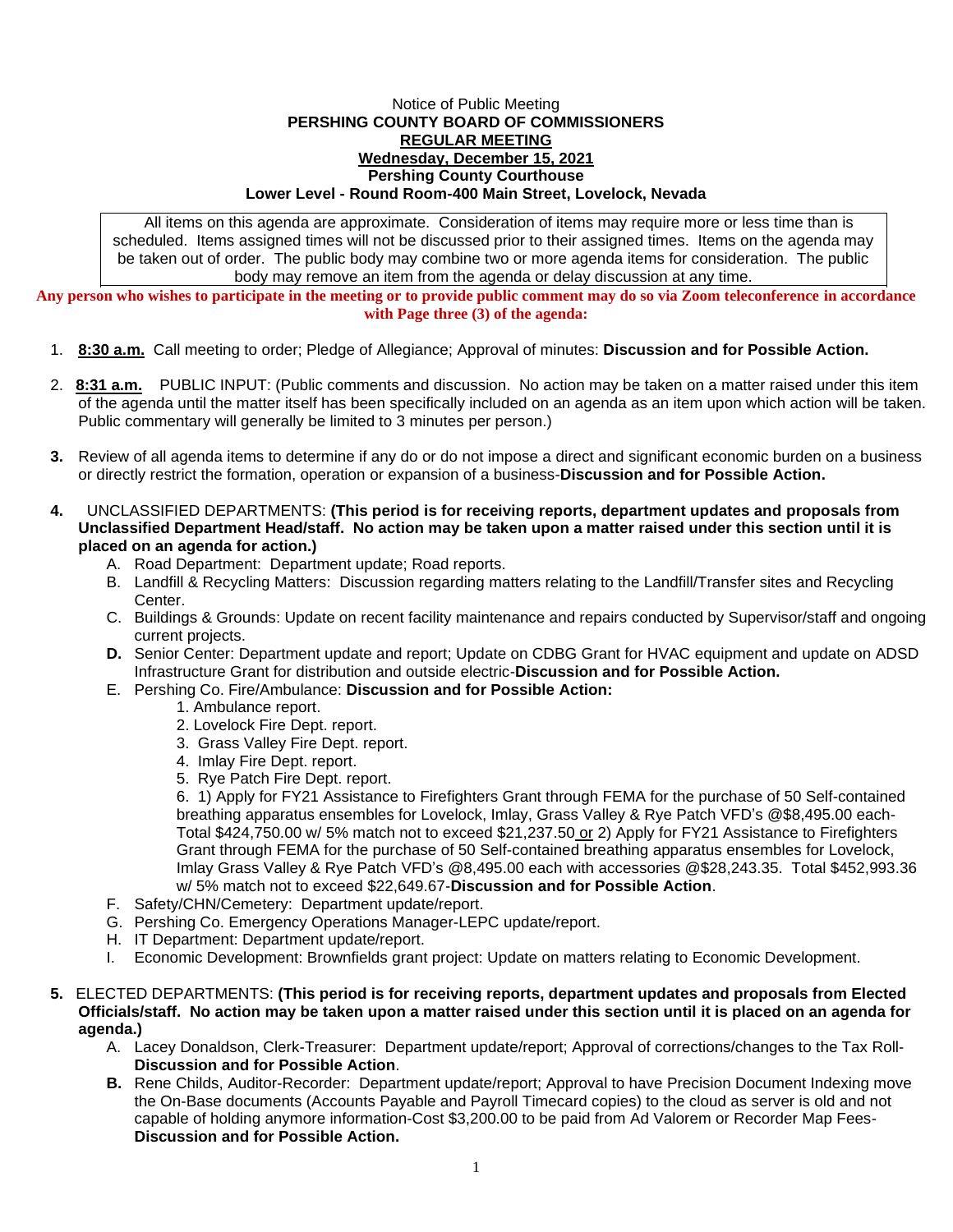- C. Laureen Basso-Cerini, Assessor: Department update/report.
- D. Bryce Shields, District Attorney: Department update/report.
- E. Judge Karen Stephens, Justice Court: Department update/report.
- **F.** Jerry Allen, Sheriff's Dept.: Department update/report- Salary Resolution-Tamara Davis-Dispatch Supervisor-**Discussion and for Possible Action.**
- 6. Proclamations and Awards: (The Pershing County Board of Commissioners may make a Proclamation or present a service or other award on behalf of the County) **Years of Service Awards**: Sheriff Jerry Allen (20); Robert Nicholson (5). Lacey Donaldson, Clerk-Treasurer-Completion of the Certified Pubic Official Certificate Program- **Discussion and for Possible Action**.
- 7. Grass Valley Advisory Board: Update on matters relating to the Grass Valley area.
- 8. Derby Field Airport: Update on matters relating to the Derby Field Airport.
- **9.** Board Appointments/Resignations: Pershing County Planning Board **Discussion and for Possible Action.**
- 10. **10:00 a.m.** PLANNING & BUILDING DEPARTMENT/IMLAY WATER SYSTEM MATTERS/PERSHING ELECTRICAL:
	- A. Department written update/report.
	- B. Submittal of Monthly Building Permits/fees collected.
	- C. Submittal of Monthly Business License applications and fees collected.
	- D. Submittal of Monthly Water Report/fees collected from the Imlay Water System.
	- E. Request for review and approval of a Parcel Map application on APN: 007-591-02 for Phillips Land Holdings, LLC. The applicant is proposing to divide the current parcel into (1)  $3.40 \pm$  acre and, (1)  $309.39 \pm$  acre parcel so the smaller parcel can be used for a family member. There is currently an older residence on the proposed 3.40-acre parcel and was or is being used for residential purposes. The parcel is zoned General Rural (GR) and located at 2010 North Meridian Road in Lovelock, Pershing County, NV..- **Discussion and for Possible Action**.
	- F. Discussion to terminate contract with Stantec Engineering for updating our Master Plan and Development Code and enter into a contract with Cynthia Albright, FAICP CUD, GISP to finish our Master Plan Update in the amount remaining from Stantec contract of \$54,240.00- **Discussion and for Possible Action.**
- 11. Update from Emergency Management relating to the COVID-19; List of proposed projects, prioritizing and changing/amending the projects for allocation of the Covid-19 American Rescue Plan funding for Pershing County in the amount of \$1,306,252.00; Sean Burke, Grass Valley Fire Dept.: Request to go to bid for Grass Valley Fire Dept., Light Type 6 Brush Truck (COVID Funding)-**Discussion and for Possible Action.**
- 12. Litigation Meeting.
- 13. Report from Legal Counsel.
- 14. Report from Administrative Assistant/HR Rep.-County Commissioner's Office-Salary Resolution G. Canales, Senior Center Director-**Discussion and for Possible Action**.
- 15. Items for future agendas- **Discussion and for Possible Action.**
- 16. Correspondence-BLM-Dixie Meadows Geothermal Development Project in Pershing County and Churchill County (FONSI and EA).
- 17. **11:00 a.m.** Eide Bailly-Presentation of the FY 2021 Audit Report; Approval and acceptance of the FY2021 Audit Report-**Discussion and for Possible Action.**
- 18. Matters of the Board for Discussion.

Board Member reports. Board Liaison reports. (Nevada Works, Safety, Hospital Board, Emergency Management, Cemetery, Recreation Board, WNDD, Pe. Co. Economic Dev./, Community Center, Airport Advisory Board; Museum Advisory Board, Library Board, Senior Center Advisory Board, Central Nevada Water Authority, Planning Board, Broadband Advisory Board, 911 Committee, Solid Waste Management Recycling Advisory Board, Pe. Co. Volunteer Advisory Board, T. V. Board, Frontier Coalition, Humboldt River Water Basin Authority.)